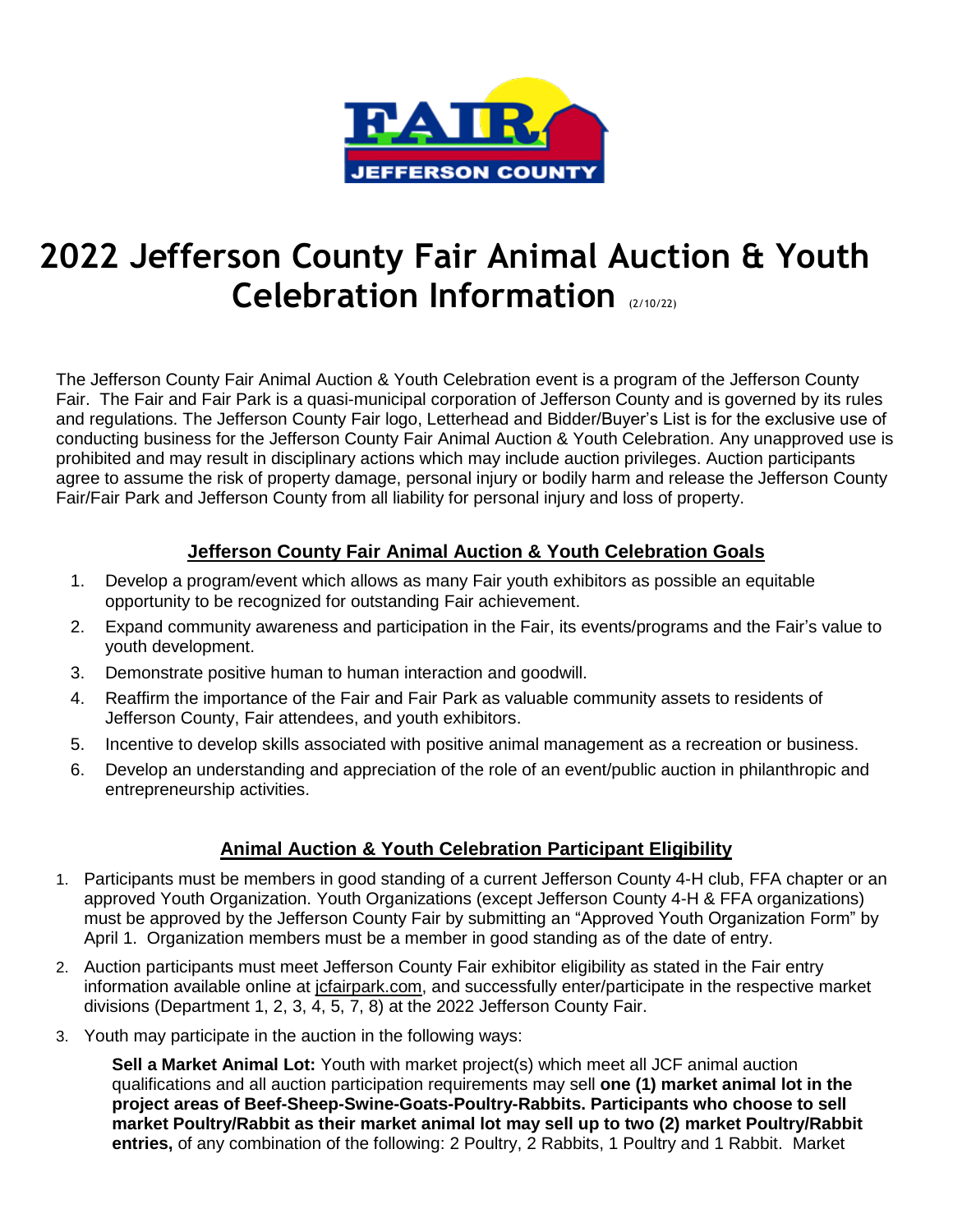Poultry/Rabbit entries will sell independently, back to back. Youth will receive all auction proceeds from the market animal lot minus the 5% auction commission.

**Championship Bonus Opportunity:** A bonus opportunity will be granted for a youth to sell (1) additional market animal lot if the youth exhibits more than one Grand/Supreme or Reserve Grand/Supreme Champion in any of the market divisions.

**Participant Pledge Support**: Youth who meet all participant auction requirements, but whose project market animals do not meet market animal auction qualifications, or youth who choose to NOT sell their market projects, will be allowed to participate in the auction by receiving Participant Pledge Support from auction supporters. Each participant will receive the individual proceeds pledged during a brief pledge request from the emcee minus the 5% auction commission. Additional pledge details TBA.

**Dairy Award Program Recognition:** Designated award-winning dairy youth will be recognized at the Auction. Auction supporters will have the ability to support this group of dairy award winners through a pledge drive. **All proceeds** from the pledge drive minus the 5% auction commission will be distributed **equally** to these award-winning youth. Additional program details TBA. Dairy award program recognition participants are NOT REQUIRED to meet the market animal guidelines listed below to participate. Dairy Award Program participants are still eligible to participate in selling a market animal lot or Exhibitor Pledge support if they meet the requirements as noted below.

# **Participation Requirements**

**Submission Deadline: May 2<sup>nd</sup> – JCF Animal Auction & Youth Celebration Agreement Form:** A signed Agreement Form is a *required* document which must be submitted to the Fair office by May 2<sup>nd</sup> by 4:00 p.m. to be eligible to participate. By signing this agreement, participants agree to comply with the rules of the JCF Animal Auction & Youth Celebration Information Document and the Code of Conduct as defined in the Jefferson County Fair entry information. Any violation to the Code of Conduct shall be reviewed by Fair Management to determine the appropriate action, which may include immediate disqualification of a participant from participating in the Auction. Agreements submitted after 4:00 p.m. on May  $2^{nd}$  will be considered a late document.

**Optional Pre-Fair Auction Meeting: May 18th** – JCF Animal Auction & Youth Celebration program will be reviewed. Potential participants in attendance will draw their sale order. Potential auction participants not in attendance may come to the Fair office to draw their sale order number by Friday, May 20<sup>th</sup> at 4:00 p.m. If auction participants do not come to the Fair Office to draw their own sale order number by the above date and time, Fair Management will draw a sale order number for them. If an exhibitor has multiple market species they will draw a number for each species. The participant has until they submit their Auction Participation Card on Thursday, July 14th by 6:00 p.m. to declare their final auction participation. Exhibitor lots will sell in the random draw order unless the exhibitor **earns** an opportunity to be higher in the sale with a Championship or Award designation as listed in this information. In addition, youth participating in their "Last year of eligibility" will sell after the champion award winners in the order of the same sequence as their predetermined selection. Example: last year of eligibility youth who drew selling order #21 will sell ahead of last year of eligibility of youth who drew #27.

## **Submission Deadline: June 1st –**

- **Jefferson County Fair Entries Due: Online only at jcfairpark.com by 11:59 p.m.**  See 2022 Jefferson County Fair eligibility requirements for exhibition and entry.
- **Youth for Quality Care of Animals (YQCA) Certification completed:** The Fair believes the national YQCA program is beneficial for participants of the animal auction.Therefore, current YQCA certification is a requirement for all JCF auction participants which must be completed and submitted by June 1<sup>st</sup>. For additional information on YQCA please go to JCF Entry Information document entitled YQCA at jcfairpark.com.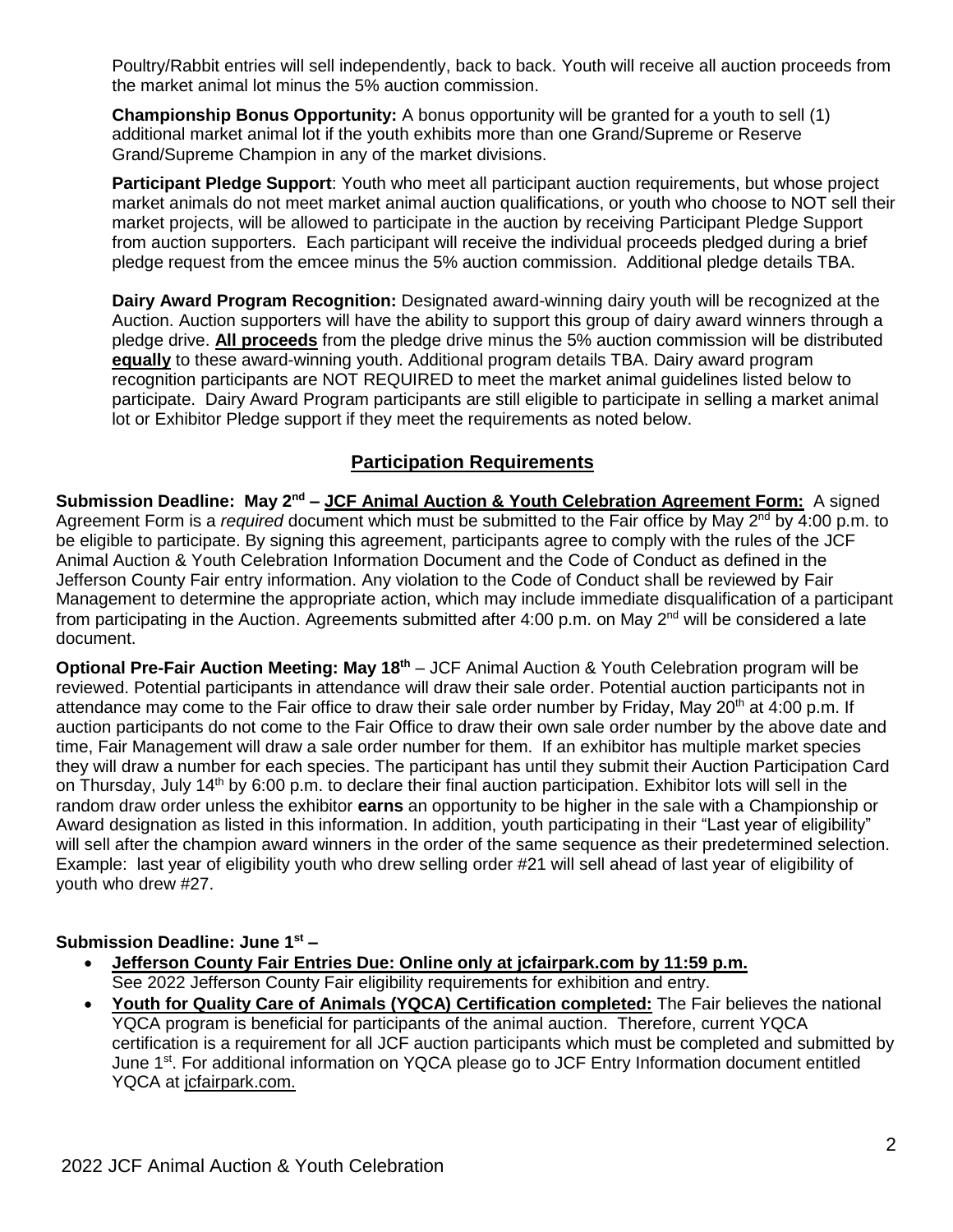• **Prospective Bidder Forms Due:** Each participant is *required* to **submit two (2) Prospective**  Bidder Forms to the Fair Office by 4:00 p.m. on June 1<sup>st</sup>. Forms submitted after 4:00 p.m. on June 1<sup>st</sup> will be considered a late document. See additional information on page 6. Prospective bidder forms can be found on the Fair website at jcfairpark.com and be turned in electronically or hard-copy.

## **Jefferson County Fair, July 13-17:**

- Individual Species Exhibitor Meetings will be held by each Superintendent at the beginning of the Fair (Tuesday or Wednesday). Time: TBA
- Auction Event Details:
	- o **Set-up/Take Down:** Participants are expected to help with auction set-up or take down. Details will be announced at the exhibitor meeting.
	- o **Auction Commission:** The Fair will deduct a 5% auction commission from all participant gross sales/pledges.
	- o As a county entity, the Fair will follow county policy and applicable laws regarding collecting W-9s for all participants who receive a check(s) totaling \$600 or more annually.
	- o **Auction Animal Qualifications:** 
		- 1. Minimum Weight/Quality Grade Requirements:

Steers: 1,100 pounds or be graded select plus and/or higher by the market judge. Lambs: 110 pounds or be graded choice or higher by the market judge. Swine: 230 pounds or determined acceptable market ready by the market judge. Goats: 65 pounds or determined acceptable market ready by the market judge. Poultry: Must meet respective market class specs in JCF entry information. Rabbits: Must meet respective market class specs in JCF entry information.

- 2. Unacceptable Market Animal Quality: The market judge from any species show can determine if an animal is unsuitable for market. Unsuitable market animals could possess any of the following flaws: meat quality (odor/taste due to masculine characteristics), physical health issues/injuries, and/or testicles present. Postharvest inspection may also determine if unacceptable market quality exists, and an animal is subject to an adjustment between the buyer and the seller under the guidance of Fair Management.
- o **Request Future Show Rights: No animal will sell with Future Show Rights guaranteed.** Exhibitors may express interest in requesting future show rights, but it **will always be the auction buyer's decision to grant the Future Show Rights. Exhibitors requesting show rights must declare Requesting Future Show Rights on the "Auction Participation Card" and provide evidence of a confirmed harvest location and date in order for it to be noted in the auction catalog. Youth who definitely want Future Show Rights are encouraged to not sell their animal and participate in the auction through the "Exhibitor Pledge Support" program by declaring this option on their Auction Participation Card.**
- o **Submit Auction Participation Card**: Youth intending to participate in the Auction (regardless of whether through an animal lot or an exhibitor pledge support, must submit to the Auction Office an "**Auction Participation Card"** by **6:00 p.m. on Thursday July 14th** to confirm participation. This card will provide auction information such as type of sale participation, specific animal being sold, future show right request, etc. Cards received late may result in the participant losing their pre-Fair drawn sale order, selling as Exhibitor Pledge Support only, and/or being removed from Auction participation completely.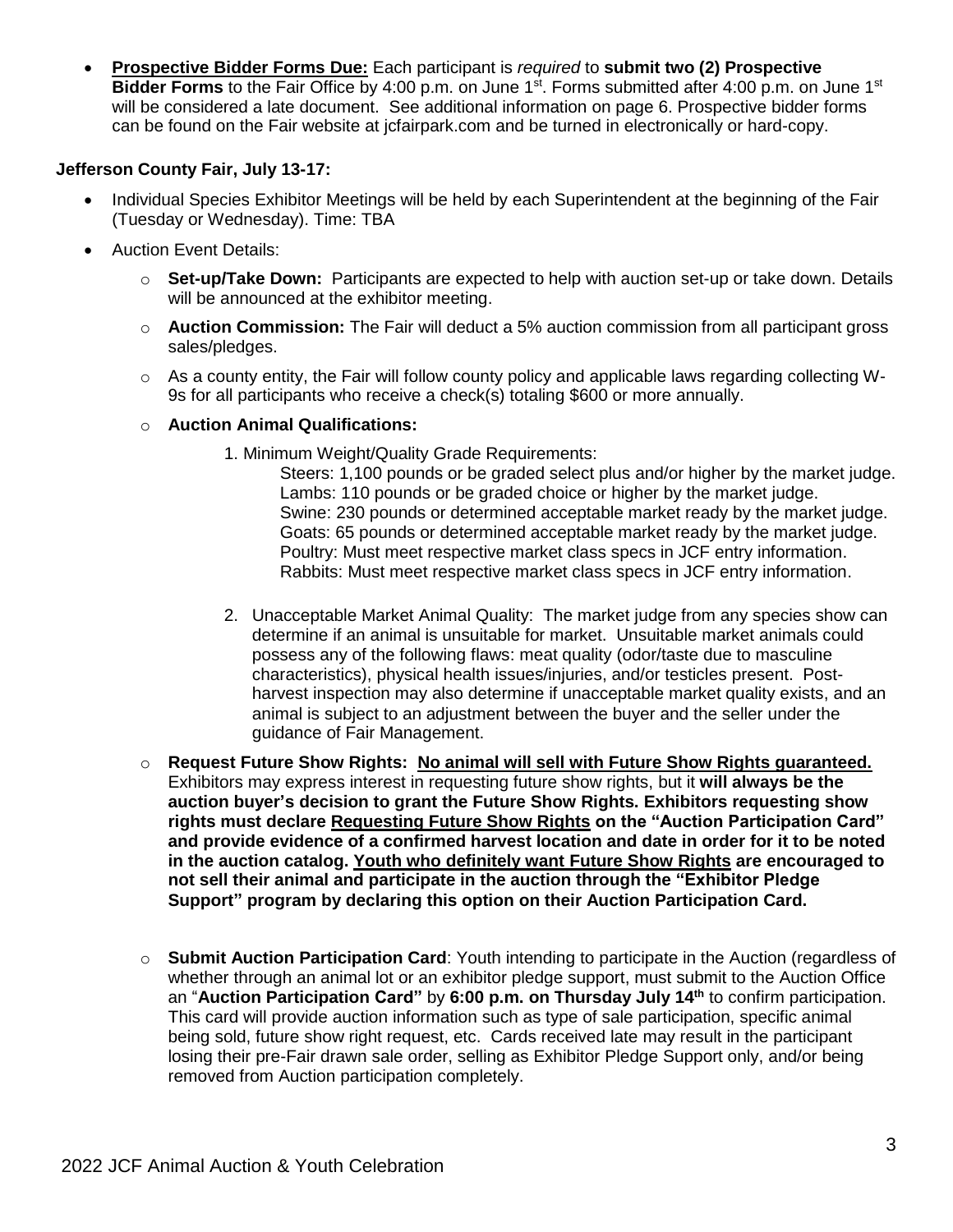- o **Withdraw from Auction participation**: Youth may officially withdraw from participating in the auction by submitting an "Official Auction Participation Withdraw Form" to the Auction Office by 10:00 a.m. on Saturday July 16<sup>th</sup>. Failure to submit this form may result in future auction eligibility restrictions.
- o **Auction Catalog:** An initial draft catalog will be posted at the Auction Office after animal checkins on Tuesday July 12<sup>th</sup>, corrections/errors should be brought to the attention of the Auction Office staff **no later than 6:00 p.m. on Thursday July 14th .** Fair management will determine if any corrections will be made after this time or noted/announced during the auction. Youth not ready to sell their lot in catalog order will be moved to the end of the live animal portion of the auction.

## o **Auction Schedule: Saturday, July 16 th**

All youth must be present to participate in the Auction unless prior approval has been granted from Fair management. Fair management reserves the right to adjust sale order if the exhibitor is not present to participate.

## **11:00 a.m. – Poultry & Rabbits**

Youth selling 2 poultry/rabbit entry lots will sell both animals independently back to back. Species rotations will continue until all animals are sold.

Potential Sale Order will be as follows:

Supreme Market Poultry Exhibitor

Supreme Market Rabbit Exhibitor

Reserve Supreme Market Poultry Exhibitor

Reserve Supreme Market Rabbit Exhibitor

Other Market Champions (CH & RCH) Poultry Exhibitors

Other Market Champions (C &RCH) Rabbit Exhibitors

Poultry Showmanship Winning Exhibitor Animals (If market exhibitor)

Rabbit Showmanship Winning Exhibitor Animals (If market exhibitor)

Last year of Eligibility Market Animal Participants

Poultry & Rabbit Exhibitors – alternate species as pre-determined

**Noon – Dairy Award Recognition Pledge Drive**

## **12:45 p.m. – Jefferson County Fair Special Recognition**

## **1:00 p.m. – Swine, Beef, Sheep, Goat**

Species rotations will continue until all animals are sold.

Potential sale order will be as follows:

Grand Champion Market Animal

Reserve Grand Champion Market Animal

Other Market Animal Champions (i.e. weight or Breed)

Showmanship Champion Exhibitors (If market)

Bred & Owned Champions (G & RG – if market)

Rate of Gain Champions (G&RG)

Ultrasound Champions (G&RG)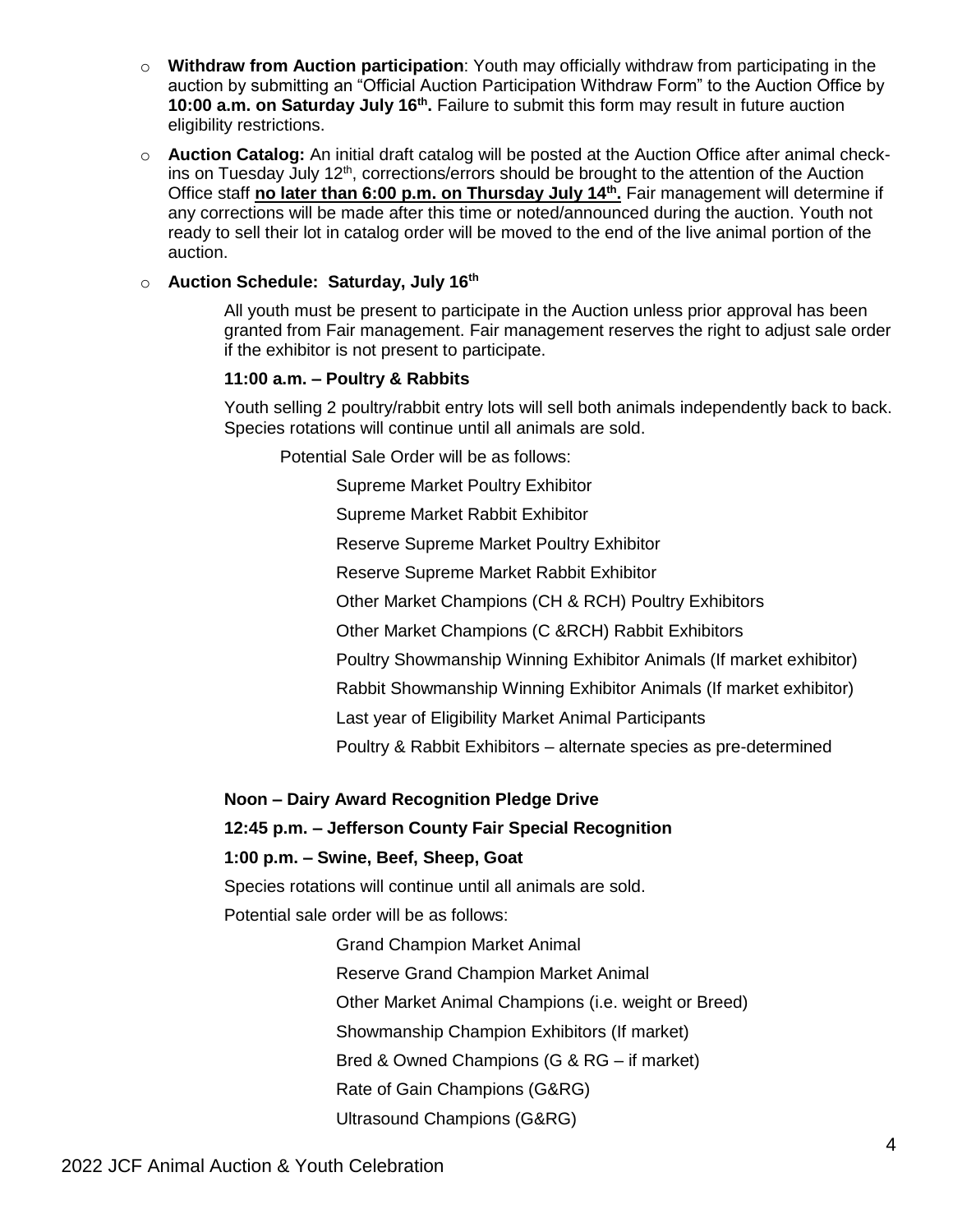Last Year of Eligibility Market Animal Youth

Pre-determined Selection of animal exhibitors\*\*

**Animal Health/Injury:** If an auction animal is injured or has any health concerns during or after the sale, the participant must immediately notify the species superintendent.

#### **4:00 p.m. – Exhibitor Pledge Support**

Open to youth who choose to not sell their market animal or have a market animal not meeting quality requirements or youth who didn't meet an exhibitor requirement to sell a market animal lot.

## **Post Auction:**

#### • **Recognition Card**

All auction lots are to be identified by a RECOGNITION CARD (provided by the Fair) which must be properly displayed in the exhibitor's pen/stall area within **one** hour after the completion of the auction. Failing to display a RECOGNITION CARD as directed by the Fair may result in loss of future auction eligibility.

- **Auction Animal Load out at Fair**: Auction animal load out information will be posted as soon as possible after the auction event.
	- 1. Only Auction animals will be transported to the respective harvest location under direction of the Fair. The Fair is not responsible for the loading, transporting, or disposal/removal of animals not being sent to a designated respective harvest location on behalf of an auction buyer.
	- 2. Auction participants are recommended to be present when their animals are loaded to confirm animal identification. If not present, Fair management will have authority to load the animal and will be held harmless.
- **Animal Residue/Carcass Inspections or Identification verification:** The Fair reserves the authority to conduct residue testing, carcass inspections, or any other recognized process available to verify USDA, Fair or IAFE rule compliance. Evidence of ethics violations, tampering or testing violations as identified and determined by Fair management may result in sale proceeds being held, retained, or forfeited, in which case any additional expenses involved with animal harvest, testing, and/or carcass disposal will be the sole responsibility of the youth participant. The Jefferson County Fair has the discretion to determine appropriate penalty in all situations for deemed rule violations which may include forfeiture of sale proceeds, penalties, future restrictions and/or expulsion from future Fair and/or Auction participation.

## **Auction Buyer Communication - Thank You Note submission: August 1 st by 4:00 p.m.**

Auction participants will not receive their Auction Proceeds without proof of thank you notes being mailed/delivered. Proof may be established by submitting to the Fair Office a completed thank you card (sealed, addressed, and stamped with a return address label) or by emailing a screen shot photo of the thank you being mailed/delivered.

- Beef, Sheep, Swine and Goat participants must send a minimum of two (2) thank you notes. One (1) to the buyer of the animal and one (1) to someone who assisted with the participant's project (contending bidders, project leader, trophy supplier, auction workers, etc.)
- Poultry & Rabbit participants must send a minimum of two (2) thank you notes to the buyers of animals and/or to someone who assisted with the participant's project (contending bidders, project leader, trophy supplier, auction workers, etc.)